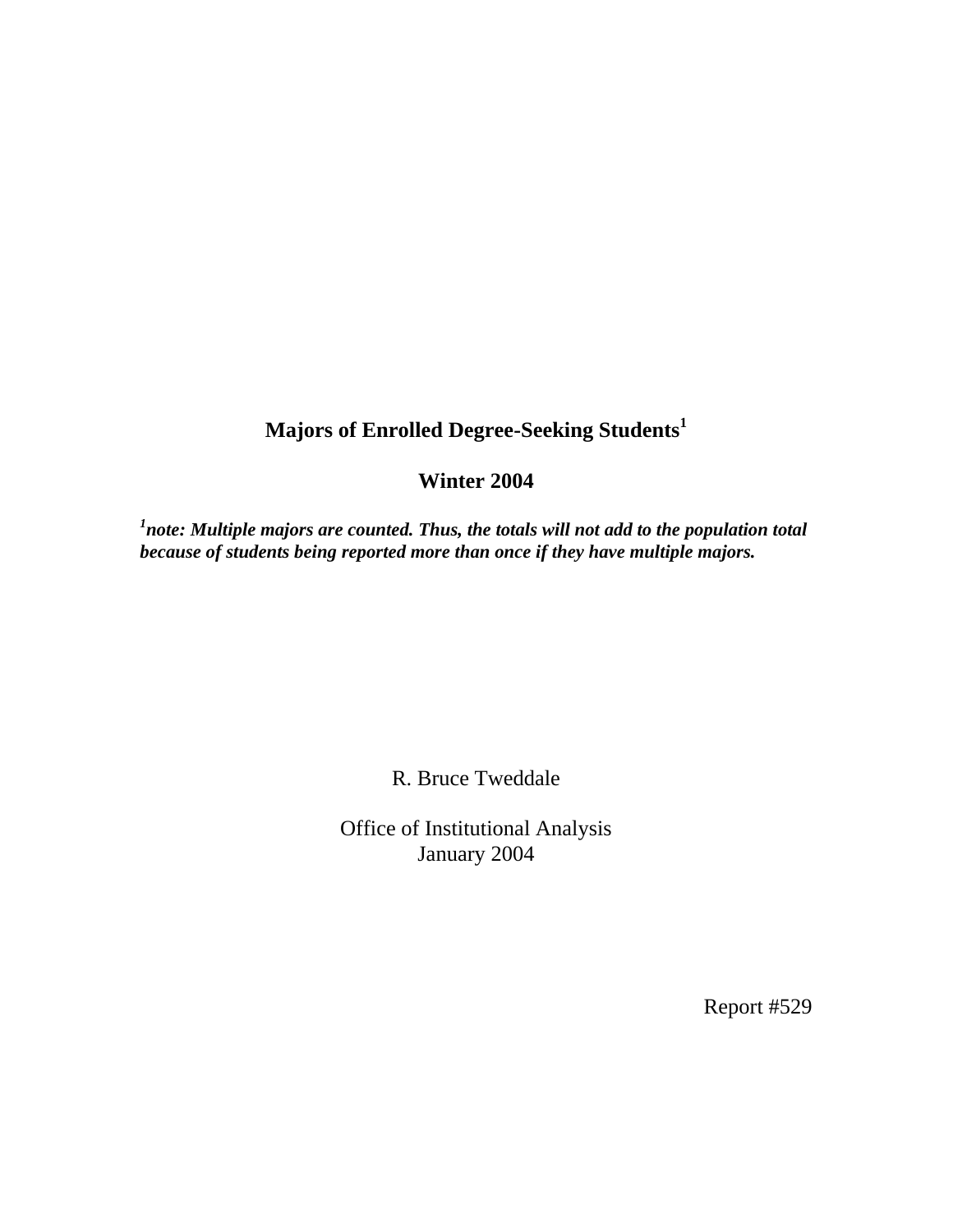| <b>Major</b>                        | Fr             | So             | Jr           | <b>Sr</b>      | <b>Total</b>   |
|-------------------------------------|----------------|----------------|--------------|----------------|----------------|
| <b>ACCOUNTING</b>                   | 8              | 9              | 89           | 163            | 269            |
| ADVERTISING/PUBLIC REL              | 57             | 63             | 124          | 130            | 374            |
| <b>ANTHROPOLOGY</b>                 | 11             | 12             | 23           | 24             | 70             |
| <b>ART</b>                          | 45             | 52             | 75           | 175            | 347            |
| <b>BEHAVIORAL SCIENCE</b>           | 17             | 9              | 24           | 26             | 76             |
| <b>BIOLOGY</b>                      | 134            | 85             | 102          | 188            | 509            |
| <b>BIO-MEDICAL SCIENCE</b>          | 126            | 101            | 89           | 132            | 448            |
| <b>BIOPSYCHOLOGY</b>                | 3              | $\overline{2}$ | 6            | $\overline{7}$ | 18             |
| <b>BROADCASTING</b>                 | 16             | 22             | 33           | 27             | 98             |
| <b>BUSINESS ECONOMICS</b>           | $\overline{0}$ | $\overline{2}$ | 32           | 49             | 83             |
| <b>BUSINESS GENERAL</b>             | 22             | 13             | 59           | 97             | 191            |
| <b>CELL &amp; MOLECULAR BIOLOGY</b> | $\overline{4}$ | 1              | 3            | $\overline{4}$ | 12             |
| <b>CHEMISTRY</b>                    | 16             | 20             | 20           | 48             | 14             |
| <b>CLASSICAL TRADITION, THE</b>     | $\overline{2}$ | 6              | $\mathbf{1}$ | $\overline{7}$ | 16             |
| <b>CLINICAL LAB SCIENCES</b>        | $\overline{4}$ | 3              | 3            | 3              | 13             |
| <b>COMMUNICATIONS</b>               | 31             | 56             | 73           | 80             | 240            |
| <b>COMPUTER SCIENCE</b>             | $\overline{0}$ | 20             | 29           | 102            | 151            |
| <b>CRIMINAL JUSTICE</b>             | 98             | 124            | 158          | 207            | 587            |
| <b>DANCE</b>                        | 6              | 6              | 3            | $\overline{2}$ | 17             |
| <b>EARTH SCIENCE</b>                | $\mathbf{1}$   | $\overline{2}$ | 13           | 14             | 30             |
| <b>ECONOMICS</b>                    | $\overline{0}$ | $\overline{0}$ | 11           | 12             | 23             |
| <b>ENGINEERING</b>                  | $\overline{0}$ | $\overline{4}$ | 26           | 128            | 158            |
| <b>ENGLISH</b>                      | 107            | 155            | 233          | 558            | 1,053          |
| <b>FILM &amp; VIDEO</b>             | 59             | 52             | 55           | 95             | 261            |
| <b>FINANCE</b>                      | 1              | $\overline{7}$ | 94           | 237            | 339            |
| <b>FRENCH</b>                       | 4              | 3              | 10           | 21             | 38             |
| <b>GEOCHEMISTRY</b>                 | 1              | $\overline{0}$ | 1            |                | $\overline{3}$ |
| <b>GEOGRAPHY</b>                    | $\overline{0}$ | $\overline{2}$ | 12           | 19             | 33             |
| <b>GEOLOGY</b>                      | 3              | 10             | 7            | 17             | 37             |
| <b>GERMAN</b>                       | 6              | 3              | 7            | 8              | 24             |
| <b>GREEK</b>                        | $\theta$       |                |              | $\overline{4}$ | 6              |
| <b>HEALTH COMMUNICATIONS</b>        | 5              | 10             | 18           | 14             | 47             |
| <b>HEALTH SCIENCE</b>               | 50             | 74             | 105          | 202            | 431            |

## **Major by Class of Undergraduate Degree-Seeking Student Winter 2004**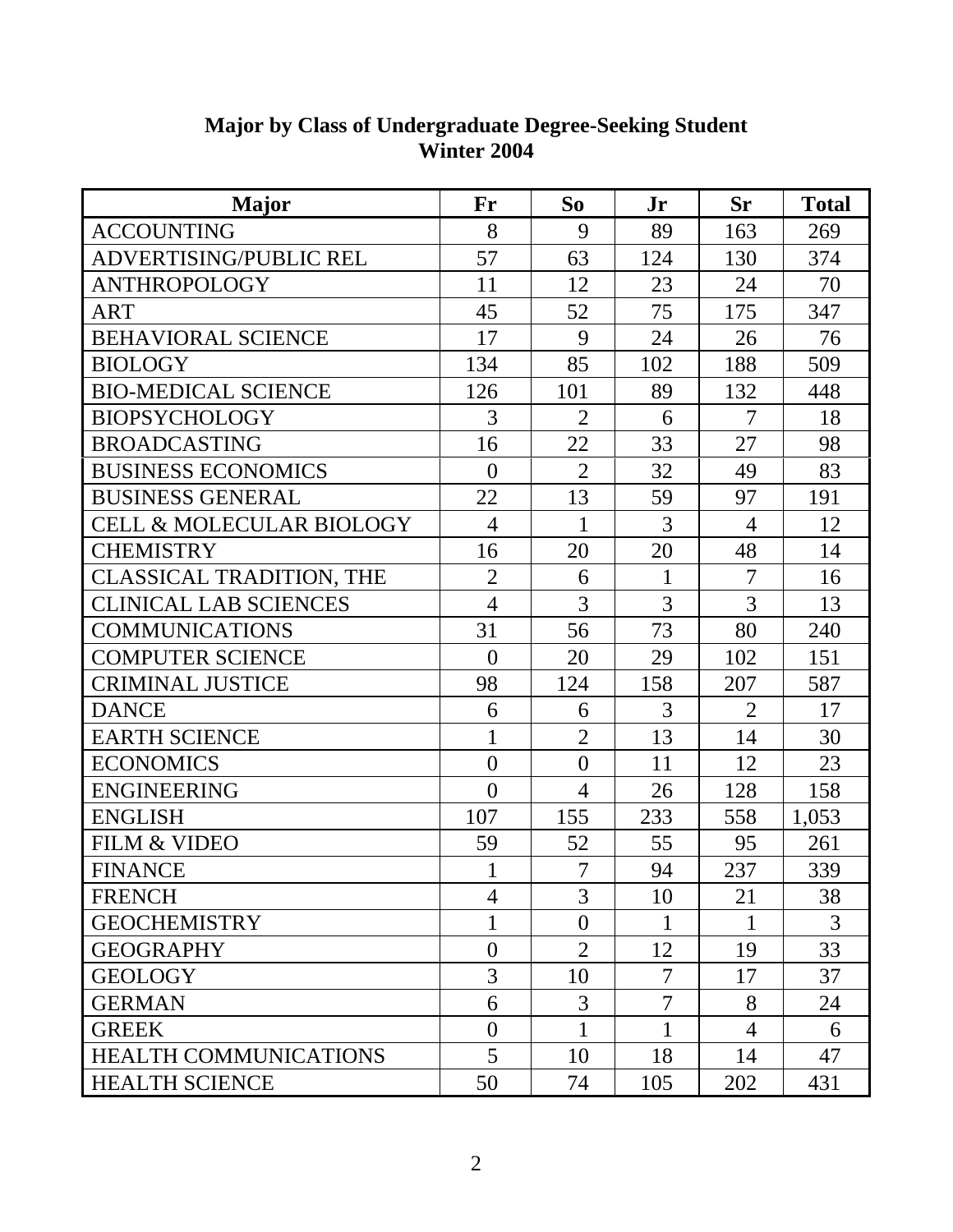| <b>Major</b>                     | Fr             | So             | Jr             | <b>Sr</b>      | <b>Total</b>   |
|----------------------------------|----------------|----------------|----------------|----------------|----------------|
| <b>HISTORY</b>                   | 49             | 77             | 110            | 200            | 436            |
| HOSPITALITY/TOURISM MGT          | 23             | 47             | 73             | 72             | 215            |
| <b>INFORMATION SYSTEMS</b>       | $\theta$       | $\overline{7}$ | 17             | 62             | 86             |
| <b>INTEGRATED SCIENCE</b>        | 14             | 26             | 40             | 146            | 226            |
| <b>INTERNATIONAL BUSINESS</b>    | 3              | $\overline{7}$ | 16             | 66             | 92             |
| <b>INTERNATIONAL RELATIONS</b>   | 6              | 22             | 25             | 33             | 86             |
| <b>JOURNALISM</b>                | 17             | 20             | 17             | 19             | 73             |
| <b>LATIN</b>                     | $\overline{0}$ | 1              | $\overline{0}$ | 1              | $\overline{2}$ |
| <b>LEGAL STUDIES</b>             | 9              | 18             | 29             | 48             | 104            |
| <b>LIBERAL STUDIES</b>           | 5              | 15             | 31             | 55             | 106            |
| <b>MANAGEMENT</b>                | $\overline{2}$ | $\mathbf{1}$   | 94             | 309            | 406            |
| <b>MARKETING</b>                 | $\overline{7}$ | 6              | 95             | 250            | 358            |
| <b>MATHEMATICS</b>               | 50             | 74             | 90             | 163            | 379            |
| <b>MEDICAL IMAGING/RADIATION</b> | $\theta$       | $\overline{0}$ | $\overline{0}$ | 1              | $\mathbf{1}$   |
| <b>SCIENDES</b>                  |                |                |                |                |                |
| <b>MUSIC</b>                     | 19             | 30             | 27             | 57             | 133            |
| NATURAL RESOURCE MGT             | 5              | 19             | 22             | 24             | 70             |
| <b>NURSING</b>                   | 192            | 231            | 188            | 385            | 996            |
| <b>OCCUPATIONAL SAFETY</b>       | 3              | $\overline{2}$ | 15             | 22             | 42             |
| <b>PHILOSOPHY</b>                | 5              | 12             | 23             | 37             | 77             |
| <b>PHOTOGRAPHY</b>               | 31             | 32             | 44             | 51             | 158            |
| PHYSICAL EDUCATION               | 59             | 87             | 127            | 251            | 524            |
| <b>PHYSICS</b>                   | 6              | 6              | $\overline{4}$ | 11             | 27             |
| POLITICAL SCIENCE                | 33             | 39             | 52             | 85             | 209            |
| PRE-BUSINESS                     | 239            | 302            | 221            | 55             | 817            |
| PRE-COMPUTER SCIENCE             | 63             | 45             | 29             | 11             | 148            |
| PRE-ECONOMICS                    | $\theta$       | $\theta$       | $\theta$       | 3              | 3              |
| PRE-ENGINEERING                  | 131            | 123            | 82             | 44             | 380            |
| PRE-HEALTH                       | 14             | 22             | 6              | $\overline{4}$ | 46             |
| PRE-INFORMATION SYSTEMS          | 18             | 16             | 20             | 7              | 61             |
| PRE-LIBERAL STUDIES              | $\theta$       | 1              | 1              |                | 3              |
| PRE-MED TECH                     | 10             | 11             | 5              | $\overline{2}$ | 28             |
| PRE-NURSING                      | 20             | 20             | 14             | 9              | 63             |
| PRE-NURSING RN                   | $\Omega$       | $\overline{5}$ | 9              | 8              | 22             |
| PRE-PHYSICAL THERAPY             | 64             | 25             | 18             | $\overline{7}$ | 114            |
| <b>PSYCHOLOGY</b>                | 73             | 156            | 115            | 212            | 556            |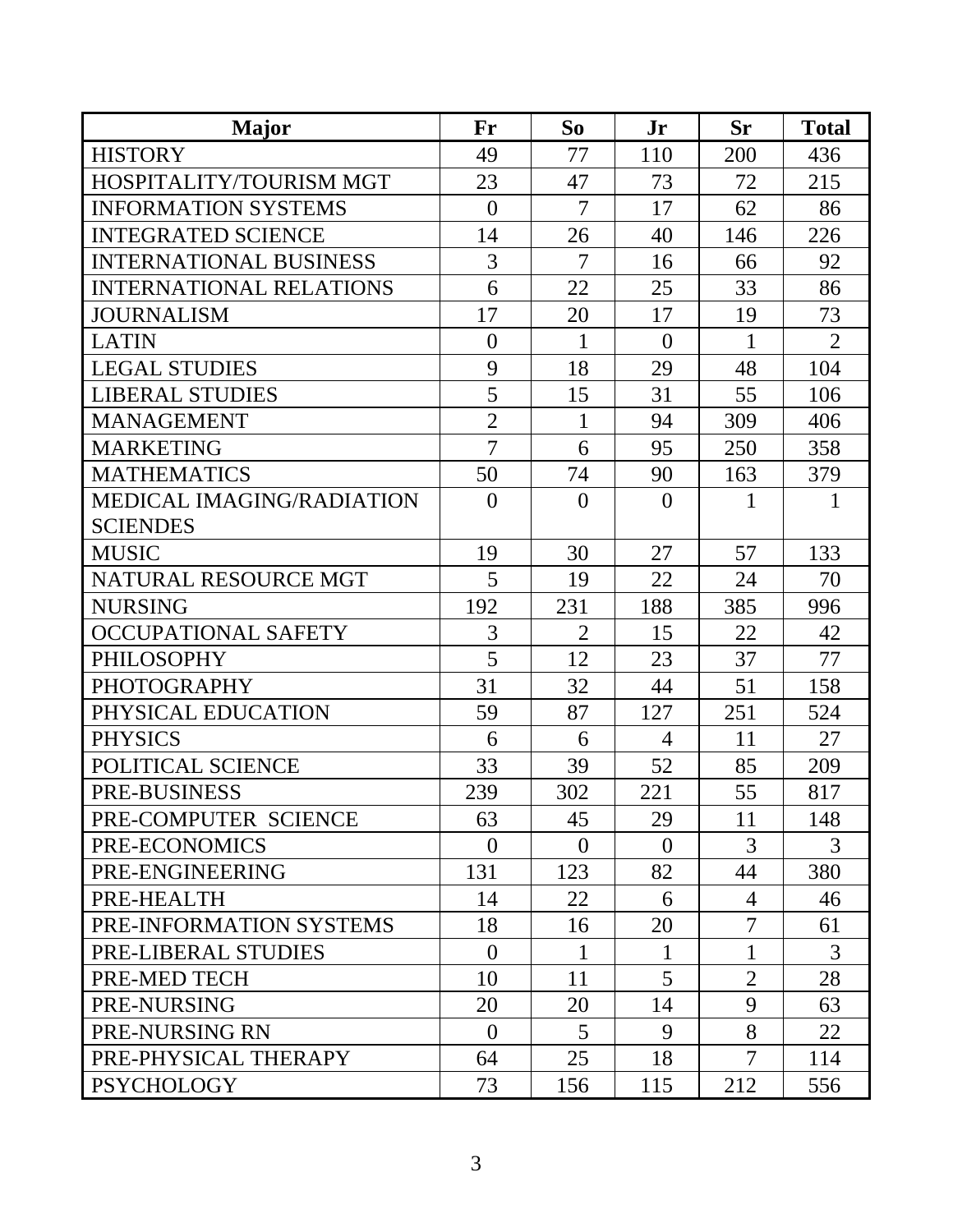| <b>Major</b>                | Fr    | So  | Jr  | <b>Sr</b> | <b>Total</b> |
|-----------------------------|-------|-----|-----|-----------|--------------|
| PUBLIC ADMINISTRATION       | 5     | 12  | 34  | 41        | 92           |
| <b>RUSSIAN STUDIES</b>      | 2     | 4   | 7   | 10        | 23           |
| <b>SOCIAL STUDIES GROUP</b> | 28    | 80  | 121 | 342       | 571          |
| <b>SOCIAL WORK</b>          | 36    | 60  | 89  | 65        | 250          |
| <b>SOCIOLOGY</b>            |       | 23  | 49  | 71        | 150          |
| <b>SPANISH</b>              | 31    | 41  | 41  | 98        | 211          |
| SPECIAL ED PSYCHOLOGY       | 41    | 63  | 94  | 250       | 448          |
| <b>STATISTICS</b>           |       | 6   | 4   | 14        | 25           |
| <b>THEATRE</b>              | 17    | 10  | 10  | 17        | 54           |
| THERAPEUTIC RECREATION      | 9     | 9   | 14  | 37        | 69           |
| <b>WRITING</b>              | 12    | 20  | 39  | 49        | 120          |
| <b>UNDECLARED</b>           | 1,073 | 651 | 294 | 153       | 2,170        |